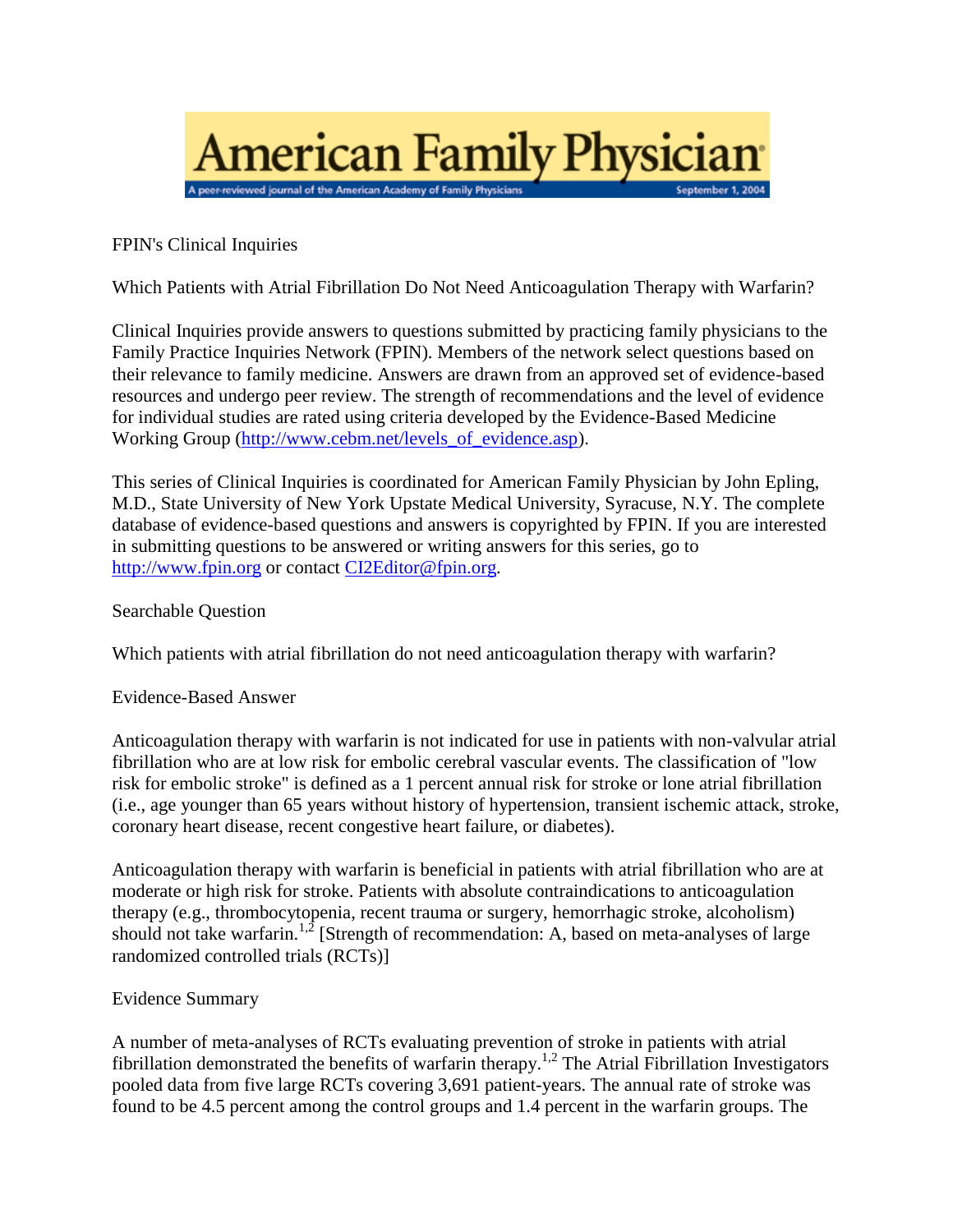absolute risk reduction (RR) was 3.1 percent (95 percent confidence interval [CI], 2.3 to 3.6 percent), and the number needed to treat (NNT) was  $32<sup>1</sup>$ 

A 1999 meta-analysis of 16 RCTs covering 16,785 patient-years showed that the placebo groups had a 6 percent annual stroke rate compared with a 2.2 percent annual stroke rate in the warfarin groups. The absolute RR was 3.8 percent (95 percent CI, 2.9 to 4.3 percent), and the NNT was  $26.2$ 

Both meta-analyses reported slightly higher annual rates of major bleeding events among patients taking warfarin (1.3 percent) compared with those taking placebo (1 percent) or aspirin  $(1$  percent).<sup>1,2</sup>

The meta-analyses showed aspirin therapy had a modest stroke risk reduction compared with placebo. In the first meta-analysis, the absolute RR was 1.6 percent (95 percent CI, 0.2 to 2.6 percent), and the NNT was 62.1. In the second meta-analysis, the absolute RR was 1.7 percent (95 percent CI, 0.2 to 3.0 percent), and the NNT was  $59<sup>2</sup>$ 

Risk stratification and subgroup analysis of data from the Atrial Fibrillation Investigators showed that warfarin therapy has limited benefit in patients who have atrial fibrillation and no other risk factors. Patients younger than 65 years without other risk factors had an annual risk for stroke of 1 percent whether they were taking warfarin or not. In patients with higher risk for embolic cerebral vascular accidents, the relative RR remained constant, and the absolute RR increased with the annual stroke rate. Stroke risk was reduced from an untreated rate ranging from 4.3 to 12 percent annually to a treated rate of 1.1 to 4 percent annually.<sup>3</sup>

Patients with absolute contraindications to warfarin anticoagulation therapy (e.g., thrombocytopenia, recent trauma or surgery, hemorrhagic stroke, alcoholism) should not receive warfarin. These patients were systematically excluded from all RCTs of warfarin and atrial fibrillation.

Based on this evidence, warfarin therapy is not indicated for low-risk patients but is beneficial in moderate- and high-risk patients. Defining the exact risk for stroke is the critical task in determining if a patient should take warfarin (see accompanying table).<sup>4-7</sup> As the risk for stroke increases, the NNT decreases. A relatively small but statistically significant risk for hemorrhage with warfarin therapy requires that individual patient characteristics be considered.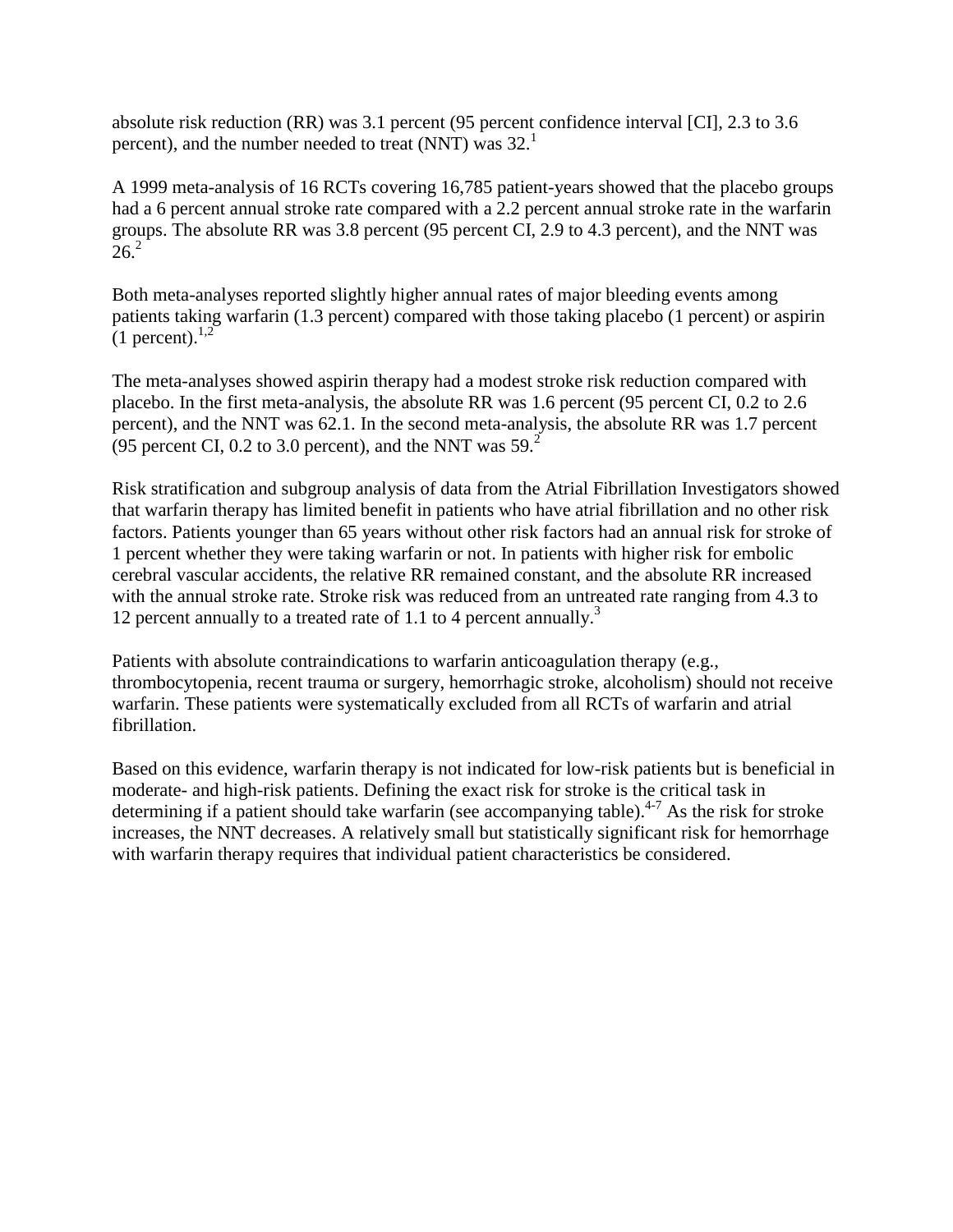Definitions of Low Risk for Stroke\*

| Model<br>Joint Panel of the American Academy of Family<br>Physicians and the American College of Physicians <sup>4</sup> | Definition<br>History or presence of no more than one of<br>the following:                                                        |
|--------------------------------------------------------------------------------------------------------------------------|-----------------------------------------------------------------------------------------------------------------------------------|
|                                                                                                                          | • CHF within 100 days                                                                                                             |
|                                                                                                                          | • Hypertension                                                                                                                    |
|                                                                                                                          | • Age $> 75$ years                                                                                                                |
| American College of Chest Physicians <sup>5</sup>                                                                        | • Diabetes<br>Age $<$ 65 years and all of the following:                                                                          |
|                                                                                                                          | • No hypertension                                                                                                                 |
|                                                                                                                          | • No diabetes                                                                                                                     |
|                                                                                                                          | $\cdot$ No CHD                                                                                                                    |
| American College of Cardiology, American Heart<br>Association, and European Society of Cardiology <sup>6</sup>           | • No CHF<br>$Age < 60$ years, CHD but no CHF (LVEF<br>$> 0.35$ ) and no hypertension                                              |
|                                                                                                                          | or                                                                                                                                |
| Stroke Prevention in Atrial Fibrillation III Study <sup>7</sup>                                                          | Age $<$ 75 years, but no CHF, hypertension,<br>CHD, or diabetes<br>Male or female, $age < 75$ years, and all of<br>the following: |
|                                                                                                                          | • No hypertension                                                                                                                 |
|                                                                                                                          | • No recent CHF                                                                                                                   |
|                                                                                                                          | • No severe LV dysfunction                                                                                                        |

\*-All models consider a history of thromboembolism to be high risk.

CHF = congestive heart failure; CHD = coronary heart disease; LVEF = left ventricular ejection fraction;  $LV = left$  ventricle.

Information from references 4 through 7.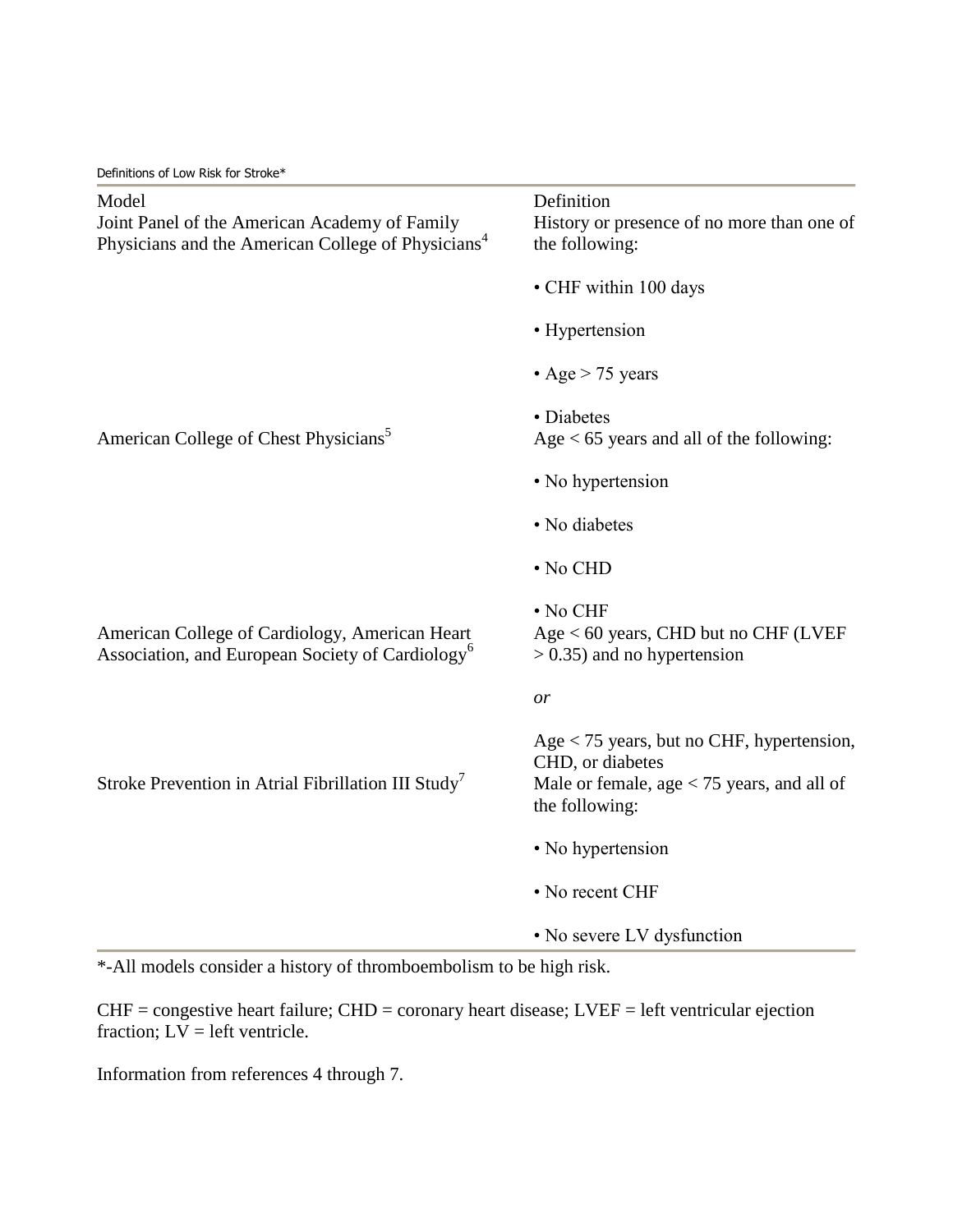## Recommendations from Others

The American Academy of Family Physicians, the American College of Physicians,<sup>4</sup> the American College of Chest Physicians,<sup>5</sup> the American College of Cardiology, the American Heart Association, and the European Society of Cardiology<sup>6</sup> have published recommendations consistent with this evidence-based answer.

## Clinical Commentary

In practice, the decision to anticoagulate with warfarin can be complex. The evidence supports quantifying the patient's risk for embolic stroke. However, patients at greatest risk for stroke often have a risk for hemorrhage or difficulty complying with warfarin therapy monitoring. In some patients, other antiplatelet and antithrombotic agents such as aspirin and clopidogrel (Plavix) remain a reasonable alternative.

# RICHARD A. GUTHMANN, M.D.

University of Illinois at Chicago, Advocate Illinois Masonic Family Practice Residency, Chicago, Illinois

# **REFERENCES**

1. Risk factors for stroke and efficacy of antithrombotic therapy in atrial fibrillation. Analysis of pooled data from five randomized controlled trials [published correction appears in Arch Intern Med 1994;154:2254]. Arch Intern Med 1994;154:1449-57.

2. Hart RG, Benavente O, McBride R, Pearce LA. Antithrombotic therapy to prevent stroke in patients with atrial fibrillation: a meta-analysis. Ann Intern Med 1999;131:492-501.

3. Ezekowitz MD, Levine JA. Preventing stroke in patients with atrial fibrillation. JAMA 1999;281:1830-5.

4. Snow V, Weiss KB, LeFevre M, McNamara R, Bass E, Green LA, et al. Management of newly detected atrial fibrillation: a clinical practice guideline from the American Academy of Family Physicians and the American College of Physicians. Ann Intern Med 2003;139:1009-17.

5. Albers GW, Dalen JE, Laupacis A, Manning WJ, Petersen P, Singer DE. Antithrombotic therapy in atrial fibrillation. Chest 2001;119(1 suppl):194S-206S.

6. Fuster V, Ryden LE, Asinger RW, Cannom DS, Crijns HJ, Frye RL, et al. ACC/AHA/ESC guidelines for the management of patients with atrial fibrillation: executive summary. J Am Coll Cardiol 2001;38:1231-66.